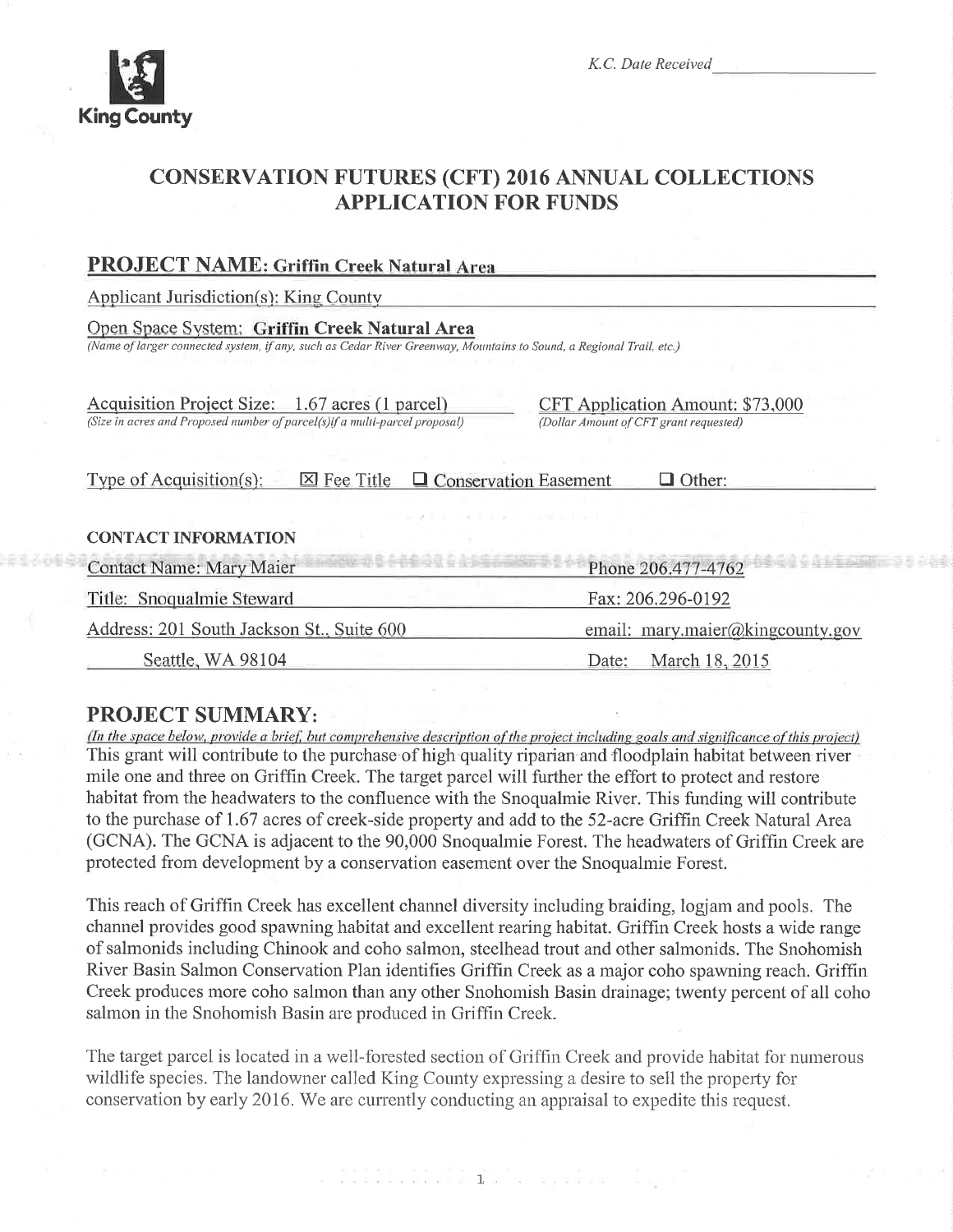#### 1. OPEN SPACE RESOURCES

Please review the attached evaluation criteria. For the **proposed acquisition parcel(s)**, please (1) mark only those criteria that apply, and (2) thoroughly, yet succinctly describe in the space below how the proposed acquisition satisfies each marked criteria.

- $\boxtimes$  A. Wildlife habitat or rare plant reserve
- $\boxtimes$  B. Salmon habitat and aquatic resources
- $\boxtimes$  C. Scenic resources
- $\Box$  D. Community separator
- $\Box$  E. Historic/cultural resources
- $\Box$  F. Urban passive-use natural area/greenbelt
- $\boxtimes$  G. Park/open space or natural corridoraddition
- EIH. Passive recreation opportunity/unmet needs

Wildlife habitat or rare plant reserve  $-$  The parcel targeted by this funding proposal will add to the 52 acres of the Griffin Creek Natural Area. The mixed forests in this reach provide high quality habitat for avanety of resident and migratory bird species including Pacific slope and Olive-sided flycatchers, rufous hummingbirds, pileated woodpeckers, winter wren, western tanager, red-tailed hawk, and bald eagle. Long-toed and Giant pacific salamanders, as well as red legged and pacific tree frogs have been observed in the vicinity of the GCNA. Griffin Creek is part of the King County Wildlife Network.

Salmon habitat and aquatic resources -Griffin Creek hosts a wide range of salmonids including Chinook, coho, chum and pink salmon and cutthroat and steelhead trout. Griffin Creek produces more coho salmon than any other Snohomish basin drainage; 20% of all coho salmon in the Snohomish Basin is produced in Griffin Creek. Washington Department of Fish and Wildlife has four index reaches in Griffin Creek to help monitor coho populations in the Snoqualmie Basin. Griffin Creek was recently designated as critical habitat in the NOAA- proposed designated areas for steelhead recovery.

| <b>Species</b> | <b>Life History Stage Present</b>                          | <b>Life History</b><br>Target                     | <b>Unique Population</b>             | <b>ESA</b> Coverage |
|----------------|------------------------------------------------------------|---------------------------------------------------|--------------------------------------|---------------------|
| Chinook        | Adult spawning, sub-yearling rearing &<br>yearling rearing |                                                   | Snoqualmie River Fall<br>Chinook     | Y                   |
| Steelhead      | Adult spawning, sub-yearling rearing &<br>yearling rearing | Snoqualmie Winter<br><b>Juvenile</b><br>Steelhead |                                      |                     |
| Coho           | Adult spawning, sub-yearling rearing &<br>yearling rearing | Juvenile                                          | Snoqualmie Coho                      | Candidate           |
| Pink ·         | Adult spawning                                             | Adult                                             | Snohomish Odd-Year<br>Pink           | Ň                   |
| Chum           | Adult spawning                                             | Adult                                             | Snoqualmie Fall Chum                 | N                   |
| Cutthroat      | Adult spawning, sub-yearling rearing &<br>yearling rearing | Adult                                             | <b>Resident Coastal</b><br>Cutthroat | N                   |

The following table documents the species and respective life history stages present in Griffin Creek.

Scenic Resources - The lower Griffin basin forms part of the viewshed from State Highway 203; the primary arterial between I-90 and US-2 (Monroe). Areas along lower Griffin Creek provide scenic views of the Snoqualmie Valley. A forested corridor along the Griffin Creek contributes to the forest character which is a defining feature of the viewshed.

Park/open space or natural corridor addition - This project will add to the Griffin Creek Natural Area. The Griffin Creek Natural Area is connected to the 90,000 acre Snoqualmie Forest which captures the entire headwaters of Griffin Creek. Additions to the GCNA leverage the protection provided by the protection of the Snoquahnie Forest.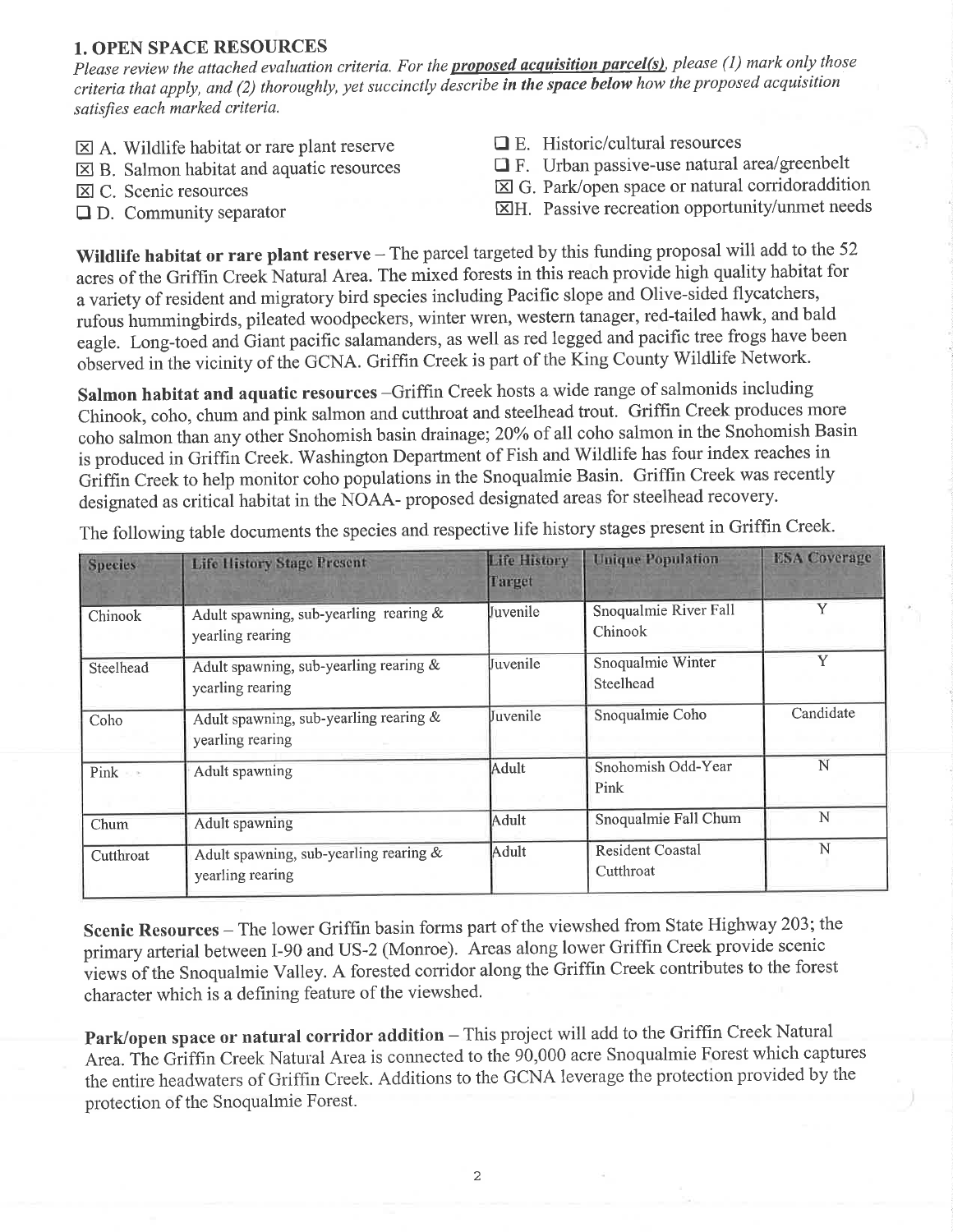Passive recreation opportunity/unmet need -Properties will provide opportunities for passive recreation such as fishing, hiking and bird watching and access to the creek for the Snoqualmie Valley. The Snoqualmie Valley Regional Trail is adjacent to part of the Griffin Creek Natural Area and will further facilitate passive recreation opportunities in the GCNA.

#### 2. ADDITIONAL FACTORS

For the **proposed acquisition parcel(s)**, please (1) mark all criteria that apply, and (2) thoroughly, yet succinctly describe in the space below how the proposed acquisition satisfies each marked criteria.

- $\Box$  A. Educational/interpretive opportunity
- $\boxtimes$  B. Threat of loss of open space resources
- $\boxtimes$  C. Ownership complexity/willing seller(s)/ownership interest proposed
- $\boxtimes$  D. Partnerships Describe any public or private partnerships that will enhance this project:
- $\boxtimes$  E. Is the property identified in an adopted park, open space, comprehensive, or community plan?
- E F. Transferable Development Credits (TDC) participation

Threat of loss of open space resources - The sale and development of parcels along the creek will reduce forest cover and increase impervious surface area. This acquisition will prevent one such development and will leverage past acquisitions and contribute to a contiguous forest along Griffin Creek. This is one of the few in-holdings to purchase in the GCNA to rcalize a protected and contiguous riparian corridor from the headwaters to the Agriculture Production District (APD). Additionally, retaining good hydrology and sediment regime along Griffin Creek will help minimize flooding in the APD.

Ownership complexity/willing seller(s)/ownership interest proposed – The landowner called King County expressing a desire to sell their vacant lot for conservation purposes as soon as possible They own the adjacent developed parcel and have also indicated that at some point in the future, they would like to sell that to us as well. We are currently getting the vacant parcel appraised so we can close in early 2016 if funding is secured.

Is the property identified in an adopted park, open space, comprehensive, or community plan? The project is in the Snohomish River Basin Salmon Conservation Plan (2005) which was adopted as part of the NOAA approved Puget Sound Chinook Recovery Plan. The project is also proposed in the Snohomish Basin (WRIA 7) 3-year Work Plan. Griffin Creek was also identified as a high quality basin in Waterways 2000. Griffin Creek was recently designated as critical habitat in the NOAA- proposed designated areas for steelhead recovery.

#### 3. STEWARDSHIP AND MAINTENANCE

How will the property be stewarded and maintained? Does the property lend itself to volunteer stewardship opportunities? How will ongoing stewardship and maintenance efforts be funded?

Natural Areas are primarily managed to preserve and/or restore ecosystem processes. By working to keep the ecosystem processes intact, we can preserve habitat conditions preferred by native species, thereby protecting our ecological heritage. Site Management Guidelines for a Natural Area are implemented by the Natural Resource Lands staff in the Department of Natural Resources and Parks, Examples of Site Management Guidelines for King County Natural Areas can be found on the web (http://dnr.metrokc.gov/wlr/lands/natural/ecological.htm). The Natural Resource Lands staff has an annual budget for land management. Resources are supplemented by volunteers and by grants for projects that have significant benefits to regional priorities, such as salmon conservation.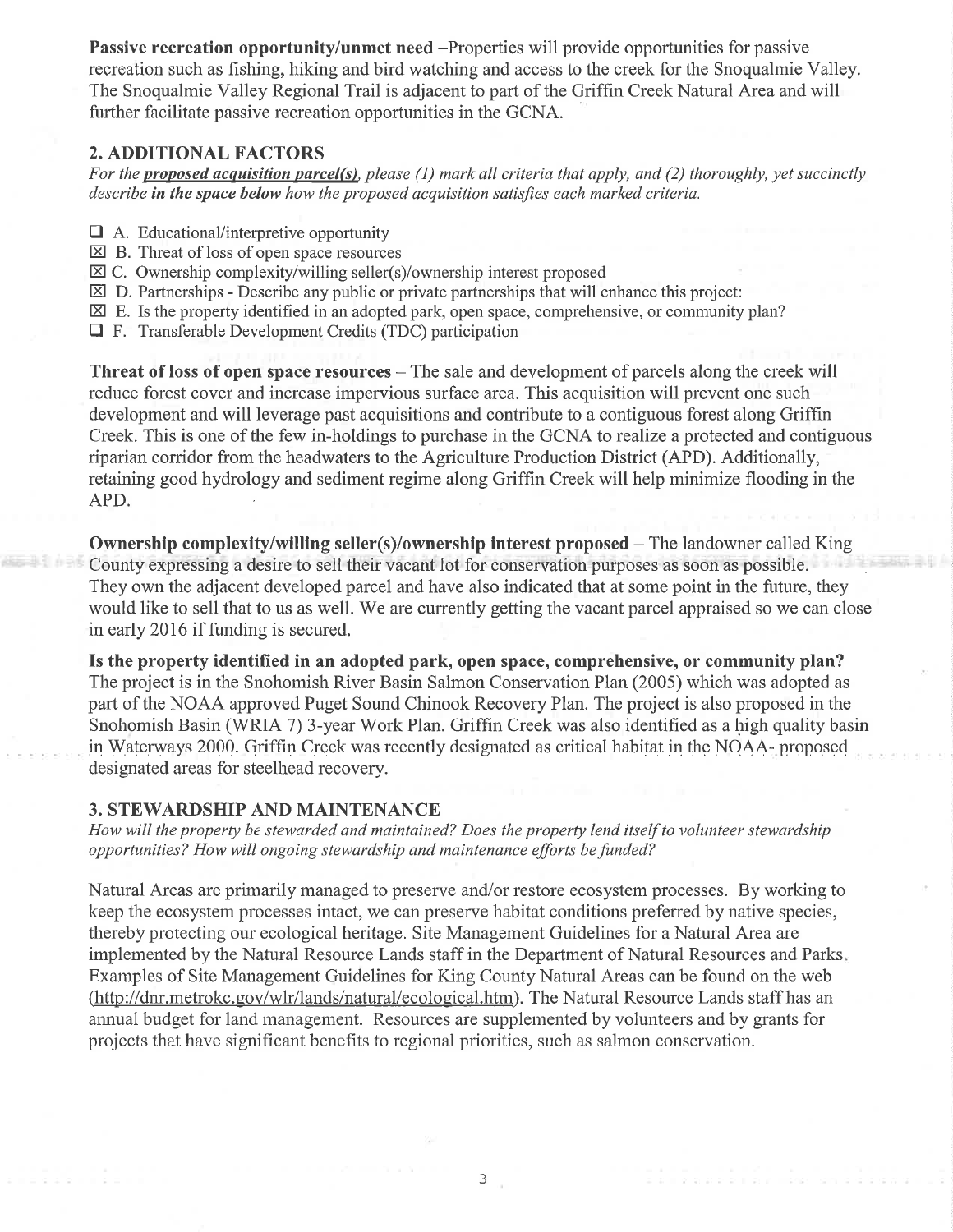#### 4. PROJECT BUDGET

| 1) TOTAL CFT APPLICATION AMOUNT <sup>a</sup> | CFT: \$73,000 |
|----------------------------------------------|---------------|
| 2) TOTAL PEL APPLICATION AMOUNT              | PEL: \$73,000 |

#### Estimation of property value:

Briefly describe how land values have been estimated, i.e. appraisal, property tax assessment, asking price, letter of value or other means.

property values are based on the property tax assessment with professional input from acquisition staff,

| <b>PROJECT COSTS</b>                                   | <b>ESTIMATED DOLLAR</b><br><b>AMOUNT OR RANGE</b> |  |  |
|--------------------------------------------------------|---------------------------------------------------|--|--|
| Total property interest value                          | \$131,000                                         |  |  |
| Title and appraisal work                               | \$7,000                                           |  |  |
| Closing, fees, taxes                                   | \$3,000                                           |  |  |
| Relocation                                             | <b>NA</b>                                         |  |  |
| Hazardous waste reports                                | \$2,500                                           |  |  |
| Directly related staff, administration and legal costs | \$2,500                                           |  |  |
| Total Project Costs (CFT and other funds)              | \$146,000                                         |  |  |

| MATCHING FUNDS: Existing Sources   | (Date)<br><b>Expended or Committed</b> | (Dollar Amount)<br><b>Expended or Committed</b> |  |
|------------------------------------|----------------------------------------|-------------------------------------------------|--|
| Parks Levy 2015-16                 | Pending application                    | \$73,000                                        |  |
| Unidentified Remaining Match Need: |                                        | \$0                                             |  |

Unidentified remaining match need: What funds are anticipated, and what is the time frame? Please discuss briefly how the unidentified remaining match need above will be met:

## 5. IN\_KIND CONTRIBUTIONS FROM PARTNERSHIPS

| <b>Brief Activity Description</b> | <b>Dollar Value of</b> | <b>Status</b>        | <b>Activity Date Range</b>     |
|-----------------------------------|------------------------|----------------------|--------------------------------|
|                                   | In-kind                | (Completed, or       | (When was activity completed?) |
|                                   | Contribution           | Proposed in future?) | or, date proposed in future)   |
|                                   |                        |                      |                                |

¥.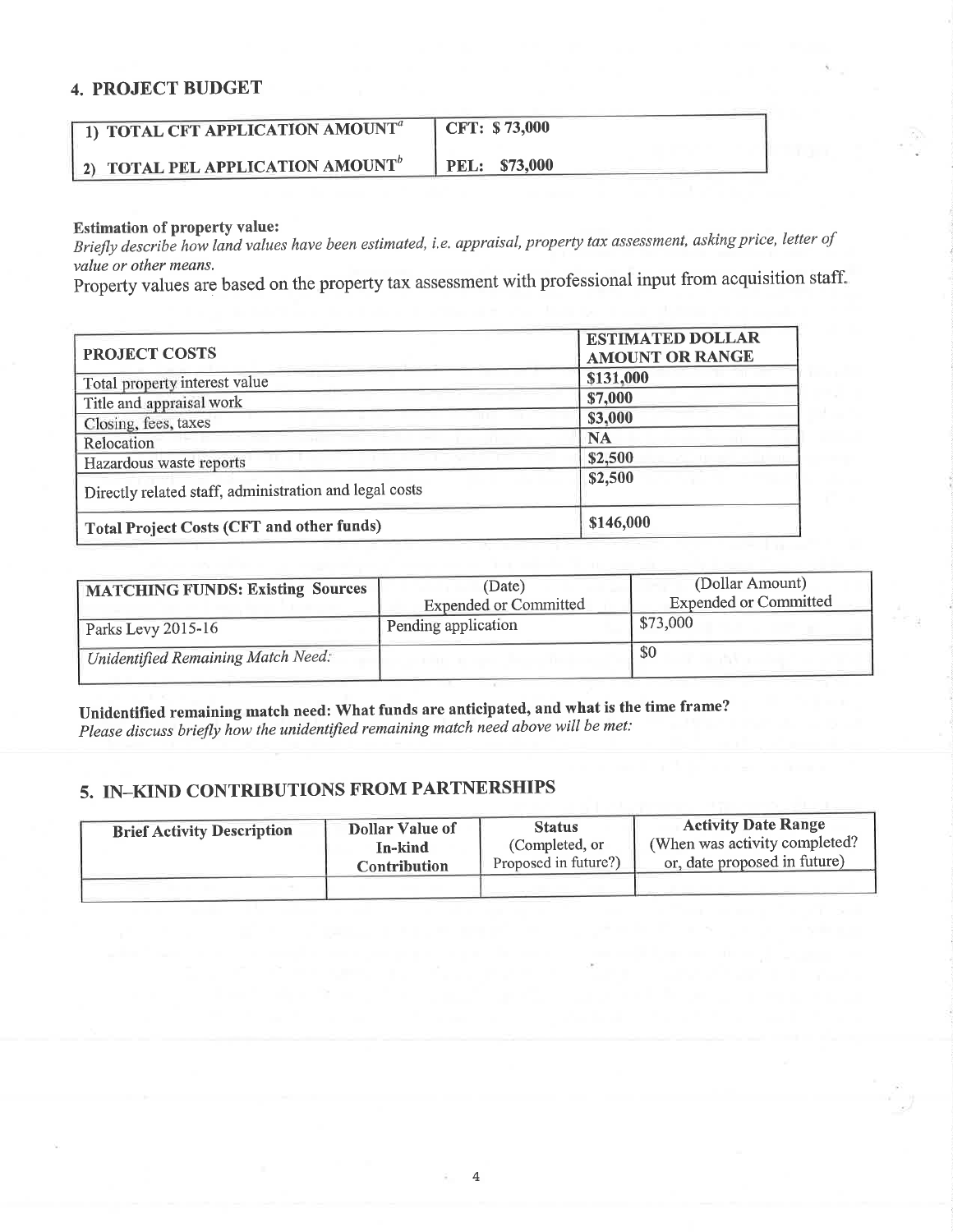

# Publicly Owned Lands

**First Priority Parcels** Second Priority Parcels

Agricultural Production District

Wetlands Snoqualmie Forest

Incorporated Areas Urban Growth Boundary Steelhead Presence on Griffin and Tribs.\*

Coho Presence on Griffin and Tribs.\*

| Water and Land Resources Division | Department of Natural Resources and Parks |         |
|-----------------------------------|-------------------------------------------|---------|
| 0.5                               |                                           |         |
|                                   |                                           | I Miles |
|                                   |                                           |         |

March 17, 2015

\\dnrp1\projects\WLR\15001\MapDocs\<br>Griffin\_Acquistions\_vicinity.mxd TK